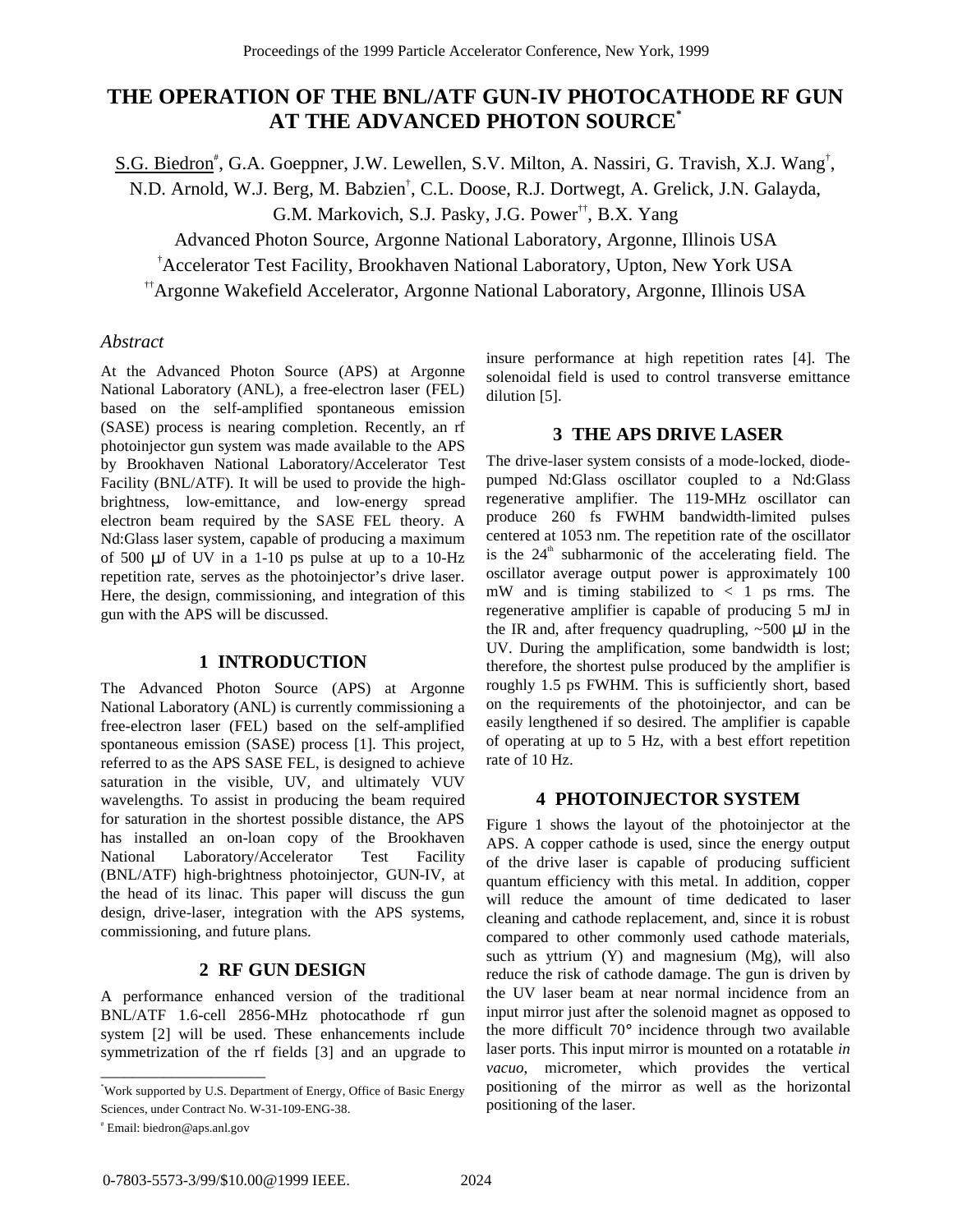

Figure 1: The photoinjector as installed in the APS linac

There is a vacuum pump on the gun itself, the waveguide, and immediately following the solenoid magnet. There are two gate valves: one just after the solenoid exit and one immediately following the beam position monitor. This allows for easy maintenance of the beamline components between the gun and the rest of the linac when needed.

Since the drive laser is not entering the gun via either of the 70° laser ports, the ports are instead used for a cathode inspection light and cathode imaging in the visible and UV. There are three corrector magnets: one inside the bore of the solenoid assembly, one immediately after the exit of the solenoid, and one just after the laser injection port. Just before this injection port is an integrating current transformer, and just downstream lies a two-way actuator assembly. One arm contains a YAG screen and the other maintains a mirror for additional cathode inspection. After the actuator assembly is a stripline BPM. Additional diagnostics include thermocouples for monitoring the gun and waveguide temperatures, rf power readbacks, and a heliax cable from the gun's rf pick-up loop for on-line cavity tuning.

# **6 RECENT RESULTS, PROGRESS, AND FUTURE PLANS**

The BNL/ATF 1.6-cell 2856-MHz photocathode rf gun was fully conditioned with rf power in four days in December 1998 in a recently constructed rf test area. First photoelectrons were achieved with  $\sim$ 25  $\mu$ J in the UV (263 nm) on March 8, 1999, with 8 MW forward power at the gun. This translates into nearly 102 MV/m and 5.0 MeV electrons. Figure 2 shows the first captured image on the YAG screen of such photoelectrons. Many of the diagnostics listed above, other than the YAG screen, were not available in this rf test area, since they were being prepared for the photoinjector installation into the linac. The charge, therefore, was unfortunately not available in conjunction with these first electrons to compare with the total input photon energy. It was, however, estimated as  $\sim 50$  pC, derived from the work



Figure 2: First photoelectrons; March 8, 1999

function of copper and a previously proven quantum efficiency of  $\sim 1 \times 10^{-5}$ , based on the preparation of this copper cathode [6]. The dark current was barely observable on the YAG screen. The purpose of this run in the rf test area run was to prove the operational readiness of the photocathode rf gun before installation into the linac.

The photoinjector system was installed at the head of the APS linac on March 12, 1999, replacing the original source, a thermionic DC gun, pre-buncher, and buncher. Here, the photocathode rf gun has a water flowrate of 6.1 liters/minute (1.6 gallons/minute) at a temperature of 50  $\pm$  0.1 $\degree$ C. The four water channels, which provide water to the cathode, half cell, full cell, and gun waveguide, respectively, have separate flow regulation to assist in maintaining the desired temperature stability. Additional thermal insulation has been installed around the gun. The solenoid is cooled to a temperature of  $32 \pm 1$ °C. With respect to the waveguide system, there is a water-cooled rf window isolating the gun from the rest of the rf delivery system. Just after this window is a 3-dB hybrid that helps to reduce excess reflected power to the klystron. The modulator and klystron assembly are capable of providing 35-MW forward power with repetition rates up to 30 Hz and rf pulses ranging from 0.1-10  $\mu$ s, which is well above the ~8 MW at 5-10 Hz in 1-3 µs required for optimal operation.

Before the waveguide between the gun's isolation window and the rest of the run were connected, a launcher was attached onto the isolation window. Two microwave measurements were then taken to insure the tune in the gun's cavities was correct after being moved and reinstalled. A 10-W amplifier was used to drive the gun through the launcher. The network analyzer measurements of the reflection  $(S_{11})$  and transmission  $(S_{21})$  were obtained and are shown in Figures 3 and 4, respectively. From these and previous measurements, we found a loaded Q of 5700 and, assuming a coupling beta close to one, yields an unloaded Q of  $\sim$ 11400. The 0- and  $\pi$ - mode separation is 3.40 MHz.